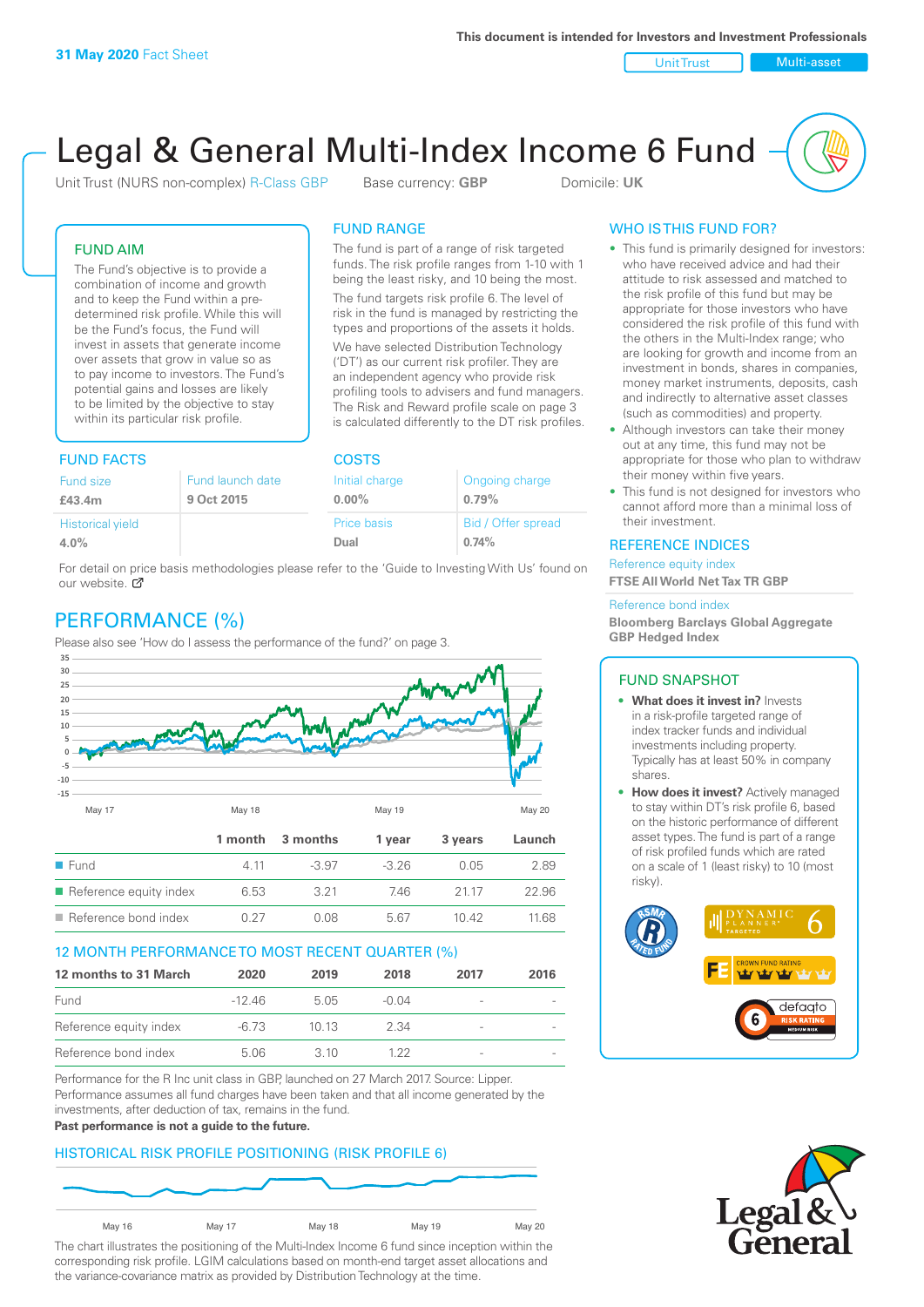# Legal & General Multi-Index Income 6 Fund

Unit Trust (NURS non-complex) R-Class GBP

## PORTFOLIO BREAKDOWN

All data source LGIM unless otherwise stated. Totals may not sum due to rounding.





### FUND MANAGERS

The fund managers have responsibility for managing the multi-index fund range. They are part of the Multi-Asset Funds (MAF) team in LGIM. This team focuses on designing and managing multi-asset funds that are tailored to match the specific objectives of various client types. The team sits within a wider Asset Allocation team which combines both depth of experience with a broad range of expertise from different fields, including fund management, investment consulting and risk management roles.

# TOP 10 HOLDINGS (%)

| <b>L&amp;G UK Index Trust</b>                                    | 11.7 |
|------------------------------------------------------------------|------|
| iShares UK Dividend UCITS ETF                                    | 8.7  |
| L&G Emerging Markets Government Bond (US\$) Index Fund           | 8.0  |
| L&G Emerging Markets Government Bond (Local Currency) Index Fund | 7.7  |
| L&G High Income Trust                                            | 6.9  |
| L&G Global Emerging Markets Index Fund                           | 5.2  |
| L&G US Index Trust                                               | 5.2  |
| L&G European Index Trust                                         | 4.9  |
| <b>L&amp;G Pacific Index Trust</b>                               | 4.7  |
| L&G Global Listed Infrastructure Index Fund                      | 3.9  |

**Important:** Due to exceptional market conditions, spreads are currently volatile and may be higher than indicated. To see the latest spread visit www. legalandgeneral.com/chargesandfees